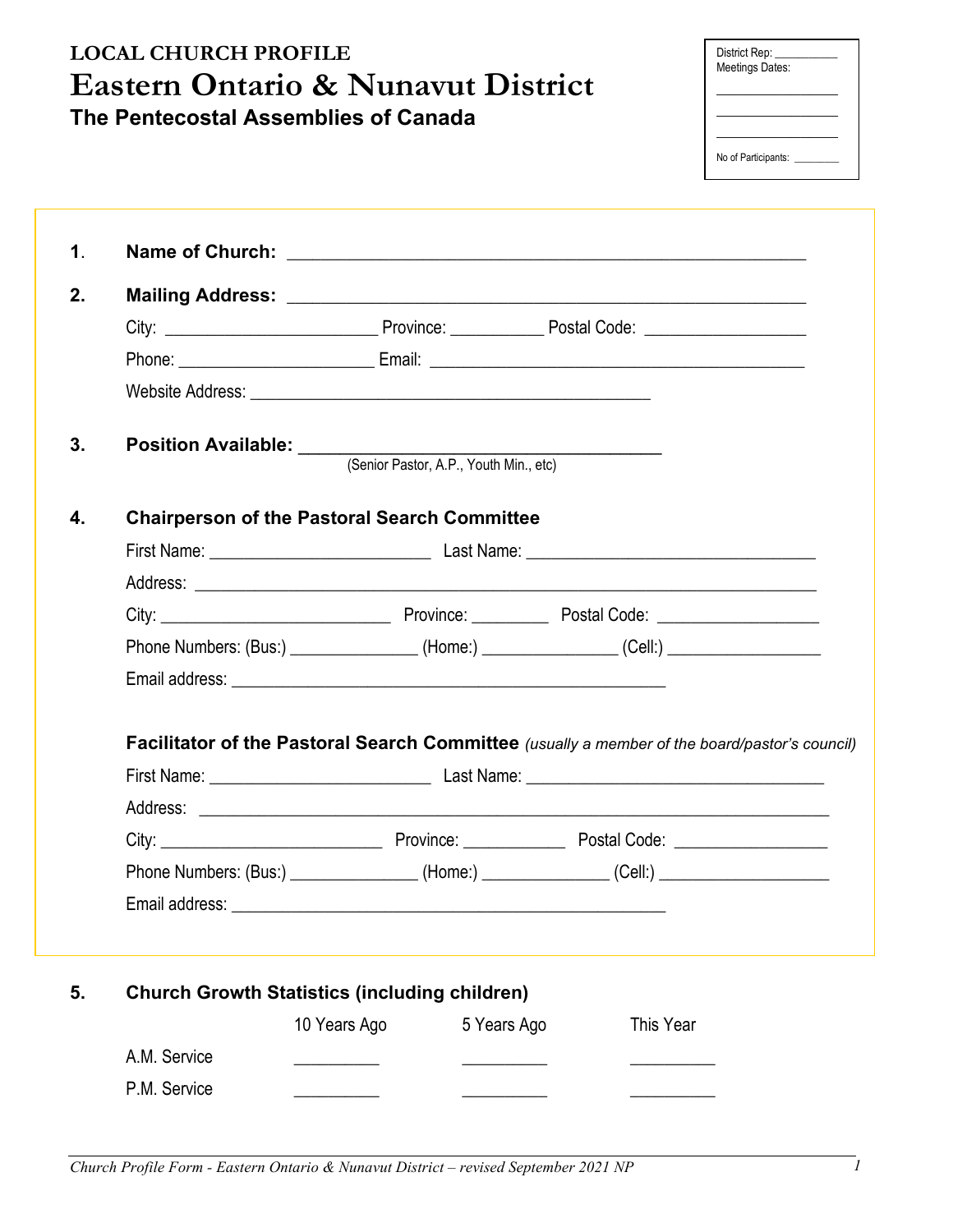# **6. Church Attendee Statistics**

|     | Age Profile: % Under 20: 20-34: 35-49: 35-49: 50-64: 65 & Over:                                       |                                                                                                                                                                                                                                                                                                                                                                     |                              |                                                                                                                                                                                                                                                                                                                                                                     |  |  |  |
|-----|-------------------------------------------------------------------------------------------------------|---------------------------------------------------------------------------------------------------------------------------------------------------------------------------------------------------------------------------------------------------------------------------------------------------------------------------------------------------------------------|------------------------------|---------------------------------------------------------------------------------------------------------------------------------------------------------------------------------------------------------------------------------------------------------------------------------------------------------------------------------------------------------------------|--|--|--|
| 7.  | <b>Budget</b>                                                                                         | 5 years ago:                                                                                                                                                                                                                                                                                                                                                        |                              | This Year:                                                                                                                                                                                                                                                                                                                                                          |  |  |  |
|     | Total Budget (all areas)                                                                              | $\begin{picture}(20,10) \put(0,0){\vector(1,0){100}} \put(15,0){\vector(1,0){100}} \put(15,0){\vector(1,0){100}} \put(15,0){\vector(1,0){100}} \put(15,0){\vector(1,0){100}} \put(15,0){\vector(1,0){100}} \put(15,0){\vector(1,0){100}} \put(15,0){\vector(1,0){100}} \put(15,0){\vector(1,0){100}} \put(15,0){\vector(1,0){100}} \put(15,0){\vector(1,0){100}} \$ |                              | $\begin{picture}(20,10) \put(0,0){\vector(1,0){100}} \put(15,0){\vector(1,0){100}} \put(15,0){\vector(1,0){100}} \put(15,0){\vector(1,0){100}} \put(15,0){\vector(1,0){100}} \put(15,0){\vector(1,0){100}} \put(15,0){\vector(1,0){100}} \put(15,0){\vector(1,0){100}} \put(15,0){\vector(1,0){100}} \put(15,0){\vector(1,0){100}} \put(15,0){\vector(1,0){100}} \$ |  |  |  |
|     | <b>Missions</b>                                                                                       | $\frac{1}{2}$                                                                                                                                                                                                                                                                                                                                                       |                              | $\begin{picture}(20,10) \put(0,0){\vector(1,0){100}} \put(15,0){\vector(1,0){100}} \put(15,0){\vector(1,0){100}} \put(15,0){\vector(1,0){100}} \put(15,0){\vector(1,0){100}} \put(15,0){\vector(1,0){100}} \put(15,0){\vector(1,0){100}} \put(15,0){\vector(1,0){100}} \put(15,0){\vector(1,0){100}} \put(15,0){\vector(1,0){100}} \put(15,0){\vector(1,0){100}} \$ |  |  |  |
|     | Average yearly contribution per active adult member/adherent:                                         |                                                                                                                                                                                                                                                                                                                                                                     |                              |                                                                                                                                                                                                                                                                                                                                                                     |  |  |  |
|     | Total Giving: ________________________ divided by average attendance ____________ = \$ ______________ |                                                                                                                                                                                                                                                                                                                                                                     |                              |                                                                                                                                                                                                                                                                                                                                                                     |  |  |  |
|     | Does the Church tithe of its General Fund to the District?                                            |                                                                                                                                                                                                                                                                                                                                                                     |                              | $\Box$ Yes $\Box$ No                                                                                                                                                                                                                                                                                                                                                |  |  |  |
|     | What percentage of your church's missions giving is directed through the PAOC? %                      |                                                                                                                                                                                                                                                                                                                                                                     |                              |                                                                                                                                                                                                                                                                                                                                                                     |  |  |  |
| 8.  | <b>Service Schedule</b>                                                                               | <b>Service Times</b>                                                                                                                                                                                                                                                                                                                                                |                              |                                                                                                                                                                                                                                                                                                                                                                     |  |  |  |
|     | <b>Sunday School</b>                                                                                  |                                                                                                                                                                                                                                                                                                                                                                     |                              |                                                                                                                                                                                                                                                                                                                                                                     |  |  |  |
|     | Sunday A.M.                                                                                           |                                                                                                                                                                                                                                                                                                                                                                     |                              |                                                                                                                                                                                                                                                                                                                                                                     |  |  |  |
|     | Sunday P.M.                                                                                           |                                                                                                                                                                                                                                                                                                                                                                     |                              |                                                                                                                                                                                                                                                                                                                                                                     |  |  |  |
|     | Mid-Week                                                                                              |                                                                                                                                                                                                                                                                                                                                                                     |                              |                                                                                                                                                                                                                                                                                                                                                                     |  |  |  |
|     |                                                                                                       |                                                                                                                                                                                                                                                                                                                                                                     |                              |                                                                                                                                                                                                                                                                                                                                                                     |  |  |  |
| 9.  | <b>Children's Programs/ Organization (ages 3-11)</b>                                                  |                                                                                                                                                                                                                                                                                                                                                                     |                              |                                                                                                                                                                                                                                                                                                                                                                     |  |  |  |
|     | Sunday School                                                                                         |                                                                                                                                                                                                                                                                                                                                                                     |                              | Average Attendance                                                                                                                                                                                                                                                                                                                                                  |  |  |  |
|     | Kid's Church                                                                                          |                                                                                                                                                                                                                                                                                                                                                                     |                              | Average Attendance __________                                                                                                                                                                                                                                                                                                                                       |  |  |  |
|     | Children's Choir                                                                                      |                                                                                                                                                                                                                                                                                                                                                                     | Average Attendance           |                                                                                                                                                                                                                                                                                                                                                                     |  |  |  |
|     | Vacation Bible School                                                                                 |                                                                                                                                                                                                                                                                                                                                                                     |                              | Average Attendance __________                                                                                                                                                                                                                                                                                                                                       |  |  |  |
|     | <b>Midweek</b>                                                                                        |                                                                                                                                                                                                                                                                                                                                                                     | Average Attendance _________ |                                                                                                                                                                                                                                                                                                                                                                     |  |  |  |
|     |                                                                                                       |                                                                                                                                                                                                                                                                                                                                                                     | Average Attendance _________ |                                                                                                                                                                                                                                                                                                                                                                     |  |  |  |
|     |                                                                                                       |                                                                                                                                                                                                                                                                                                                                                                     |                              | Average Attendance _________                                                                                                                                                                                                                                                                                                                                        |  |  |  |
| 10. | <b>Youth Programs/ Organizations (ages 13-21)</b>                                                     |                                                                                                                                                                                                                                                                                                                                                                     |                              |                                                                                                                                                                                                                                                                                                                                                                     |  |  |  |
|     | Junior High                                                                                           |                                                                                                                                                                                                                                                                                                                                                                     |                              | Average Attendance _________                                                                                                                                                                                                                                                                                                                                        |  |  |  |
|     | Senior High                                                                                           |                                                                                                                                                                                                                                                                                                                                                                     |                              | Average Attendance _________                                                                                                                                                                                                                                                                                                                                        |  |  |  |
|     | Joint Service (All ages together)                                                                     |                                                                                                                                                                                                                                                                                                                                                                     |                              | Average Attendance _________                                                                                                                                                                                                                                                                                                                                        |  |  |  |
|     | Young Adult                                                                                           |                                                                                                                                                                                                                                                                                                                                                                     |                              | Average Attendance _________                                                                                                                                                                                                                                                                                                                                        |  |  |  |
|     |                                                                                                       |                                                                                                                                                                                                                                                                                                                                                                     |                              | Average Attendance _________                                                                                                                                                                                                                                                                                                                                        |  |  |  |

*Church Profile Form - Eastern Ontario & Nunavut District – revised September 2021 NP 2*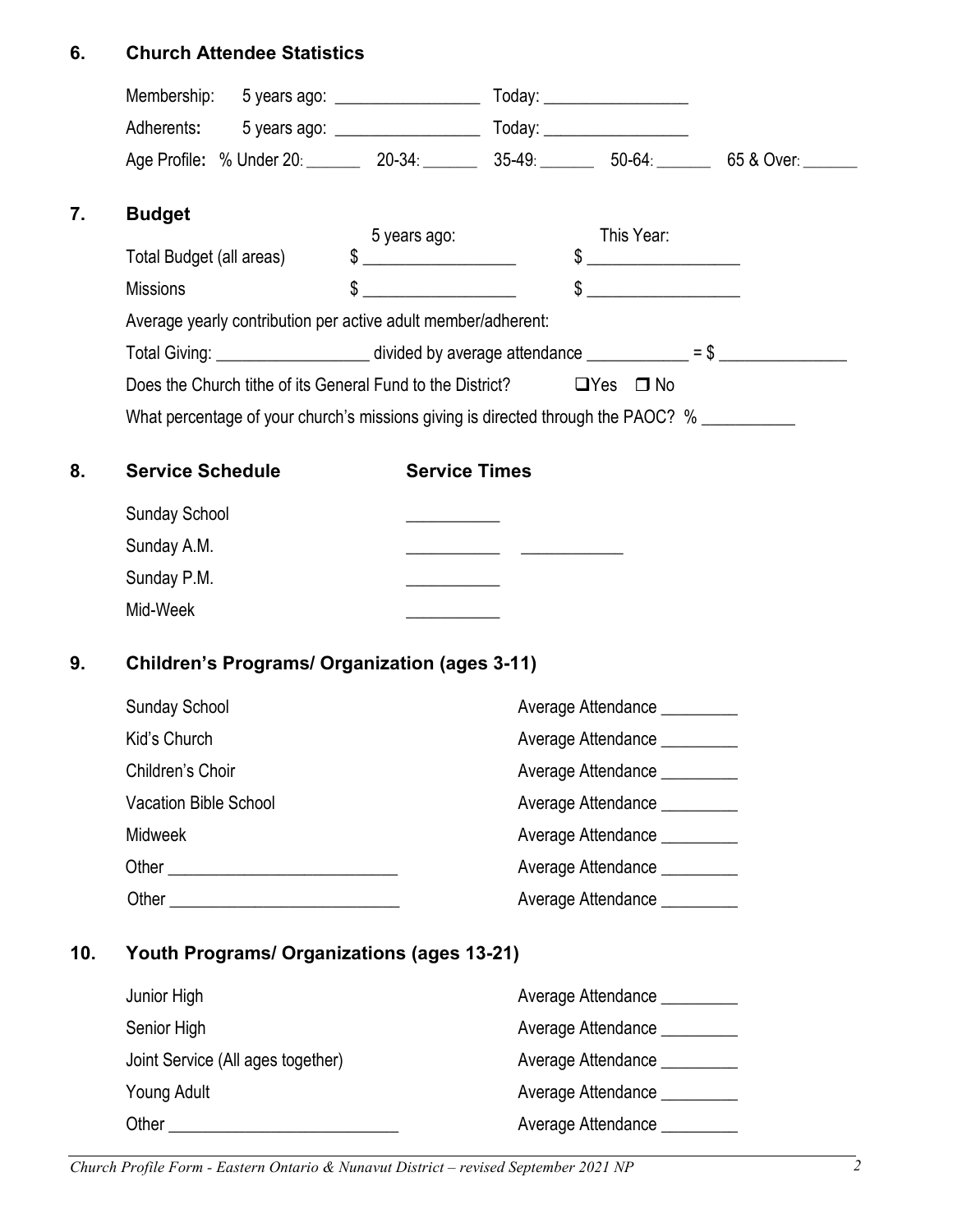# **11. Adult Groups/ Organizations (age 22 or older)**

| <b>Frequency of Meeting</b> | Average Attendance |
|-----------------------------|--------------------|
| Frequency of Meeting        | Average Attendance |
|                             |                    |

### **13. Community Outreach**

In what ways has your church reached out in evangelism to your community in the last two years?

 $\Box$ 

 $\Box$ 

 $\Box$ 

### **14. Cooperative Outreach**

In what ways has your church co-operated with other churches in your community during the past year?

## **15. Facilities**

| Are your buildings adequate for your present progress? Yes $\square$ No $\square$          |
|--------------------------------------------------------------------------------------------|
| Do you plan any major capital expenditure during the next five years? Yes $\Box$ No $\Box$ |
| If "yes", please explain briefly                                                           |
|                                                                                            |
|                                                                                            |
| Is there mortgage indebtedness? Yes $\Box$ No $\Box$                                       |
| If "yes" current amount left on mortgage? \$                                               |
| At the current rate of repayment, when would this mortgage be paid off?                    |

Does your church currently own a parsonage? Yes **□** No **□** If "yes" please answer below:

Number of bedrooms?

Current Market Value? \$

Current Market Rental Value (monthly) \$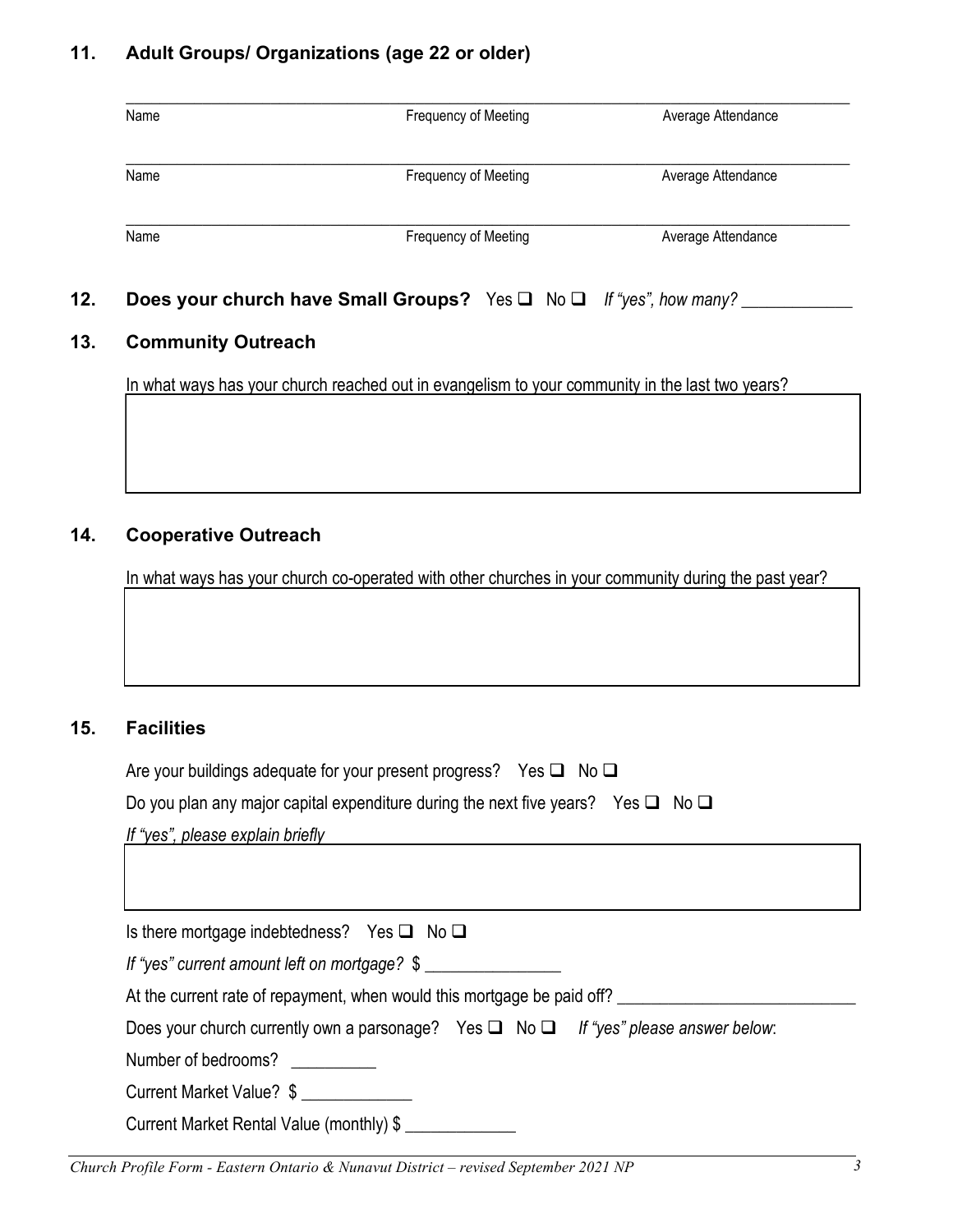|                                                                                                   |                                                                                                                                 | Is there any mortgage indebtedness on parsonage? Yes $\square$ No $\square$ |  |                                                                                                                                                                                                                               |  |  |
|---------------------------------------------------------------------------------------------------|---------------------------------------------------------------------------------------------------------------------------------|-----------------------------------------------------------------------------|--|-------------------------------------------------------------------------------------------------------------------------------------------------------------------------------------------------------------------------------|--|--|
| If "yes" current amount left on mortgage? \$<br>Value of other properties owned by the church? \$ |                                                                                                                                 |                                                                             |  |                                                                                                                                                                                                                               |  |  |
|                                                                                                   |                                                                                                                                 |                                                                             |  |                                                                                                                                                                                                                               |  |  |
| <b>Monthly Payment \$</b> 4mount Remaining \$ 4.000 Monthly Payment \$                            |                                                                                                                                 |                                                                             |  |                                                                                                                                                                                                                               |  |  |
|                                                                                                   |                                                                                                                                 |                                                                             |  |                                                                                                                                                                                                                               |  |  |
|                                                                                                   | <b>Financial Assistance</b>                                                                                                     |                                                                             |  |                                                                                                                                                                                                                               |  |  |
|                                                                                                   | Do you receive financial assistance from the District?<br>Yes $\Box$ No $\Box$                                                  |                                                                             |  |                                                                                                                                                                                                                               |  |  |
|                                                                                                   |                                                                                                                                 | If "yes", what level of monthly subsidy do you receive?                     |  | $\sim$                                                                                                                                                                                                                        |  |  |
|                                                                                                   |                                                                                                                                 |                                                                             |  | Other $\square$                                                                                                                                                                                                               |  |  |
| <b>Staff</b>                                                                                      | Senior Pastor's Office: In Church □ In Pastor's Home □                                                                          |                                                                             |  |                                                                                                                                                                                                                               |  |  |
|                                                                                                   | List all paid pastoral staff (and other) in addition to the Senior Pastor                                                       |                                                                             |  |                                                                                                                                                                                                                               |  |  |
|                                                                                                   |                                                                                                                                 |                                                                             |  | Name: Name: Name: Name: Name: Name: Name: Name: Name: Name: Name: Name: Name: Name: Name: Name: Name: Name: Name: Name: Name: Name: Name: Name: Name: Name: Name: Name: Name: Name: Name: Name: Name: Name: Name: Name: Name: |  |  |
|                                                                                                   |                                                                                                                                 |                                                                             |  | Name: Name: Name: Name: Name: Name: Name: Name: Name: Name: Name: Name: Name: Name: Name: Name: Name: Name: Name: Name: Name: Name: Name: Name: Name: Name: Name: Name: Name: Name: Name: Name: Name: Name: Name: Name: Name: |  |  |
|                                                                                                   |                                                                                                                                 |                                                                             |  |                                                                                                                                                                                                                               |  |  |
|                                                                                                   |                                                                                                                                 |                                                                             |  | Name: Name: Name: Name: Name: Name: Name: Name: Name: Name: Name: Name: Name: Name: Name: Name: Name: Name: Name: Name: Name: Name: Name: Name: Name: Name: Name: Name: Name: Name: Name: Name: Name: Name: Name: Name: Name: |  |  |
| Name:                                                                                             | <b>Board Membership/Pastor's Council</b><br>List Names and Occupations of present Board Members/Pastor's Council<br>Occupation: |                                                                             |  |                                                                                                                                                                                                                               |  |  |
|                                                                                                   |                                                                                                                                 |                                                                             |  |                                                                                                                                                                                                                               |  |  |
|                                                                                                   |                                                                                                                                 |                                                                             |  |                                                                                                                                                                                                                               |  |  |
|                                                                                                   |                                                                                                                                 |                                                                             |  |                                                                                                                                                                                                                               |  |  |
|                                                                                                   |                                                                                                                                 |                                                                             |  |                                                                                                                                                                                                                               |  |  |
|                                                                                                   |                                                                                                                                 |                                                                             |  |                                                                                                                                                                                                                               |  |  |
|                                                                                                   |                                                                                                                                 |                                                                             |  |                                                                                                                                                                                                                               |  |  |
|                                                                                                   |                                                                                                                                 |                                                                             |  |                                                                                                                                                                                                                               |  |  |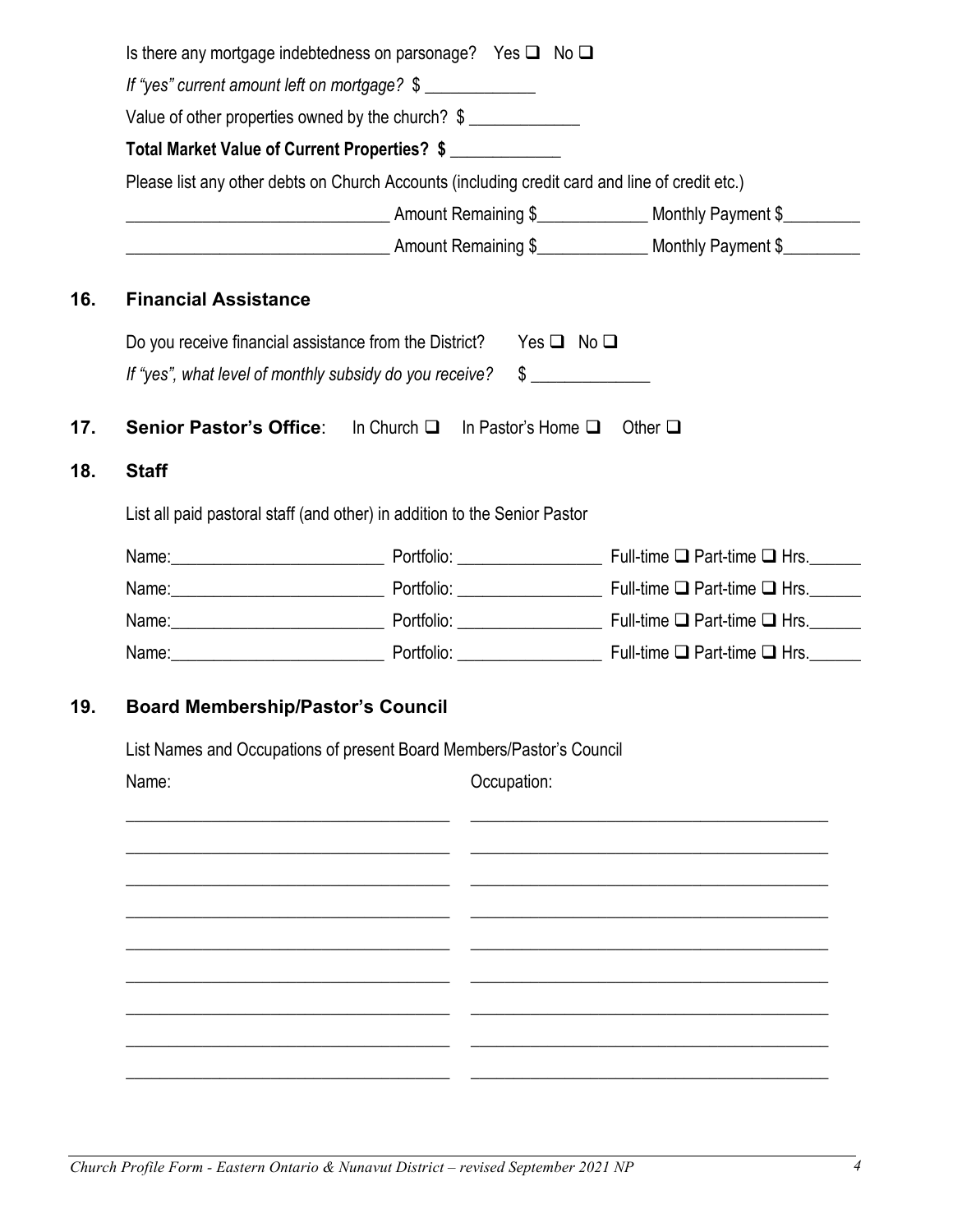# **20. Type of community served (please check the most appropriate box)**

- $\Box$  Rural, under 2,500
- $\Box$  Town, 2,500 9,999
- $\Box$  Small City, 10,000 49,000
- Large City, 50,000 250,000
- □ Metropolitan Inner City, 250,000 +
- $\Box$  Metropolitan Urban, 250,000 +

# **21. People Profile: The make-up of the congregation (check up to 3 categories)**

- $\Box$  Industrial workers (factories etc.)
- $\Box$  Business people
- **□** Farmers
- $\Box$  Students
- $\Box$  Professionals (Doctors, lawyers, teachers etc.)
- □ Retired

# **22. In your opinion, the demographic of the people in your congregation is:**

- $\Box$  About the average for our community
- $\Box$  Somewhat below the rest of the community
- $\Box$  Somewhat higher than the rest of the community

# **23. List three Strengths of this Congregation**



# **24. Describe any issues facing the Congregation at this time**

# **25. Please rate your church according to the following church health statements**

## **a. Leadership**

i. In what ways has your church engaged the community in this past year?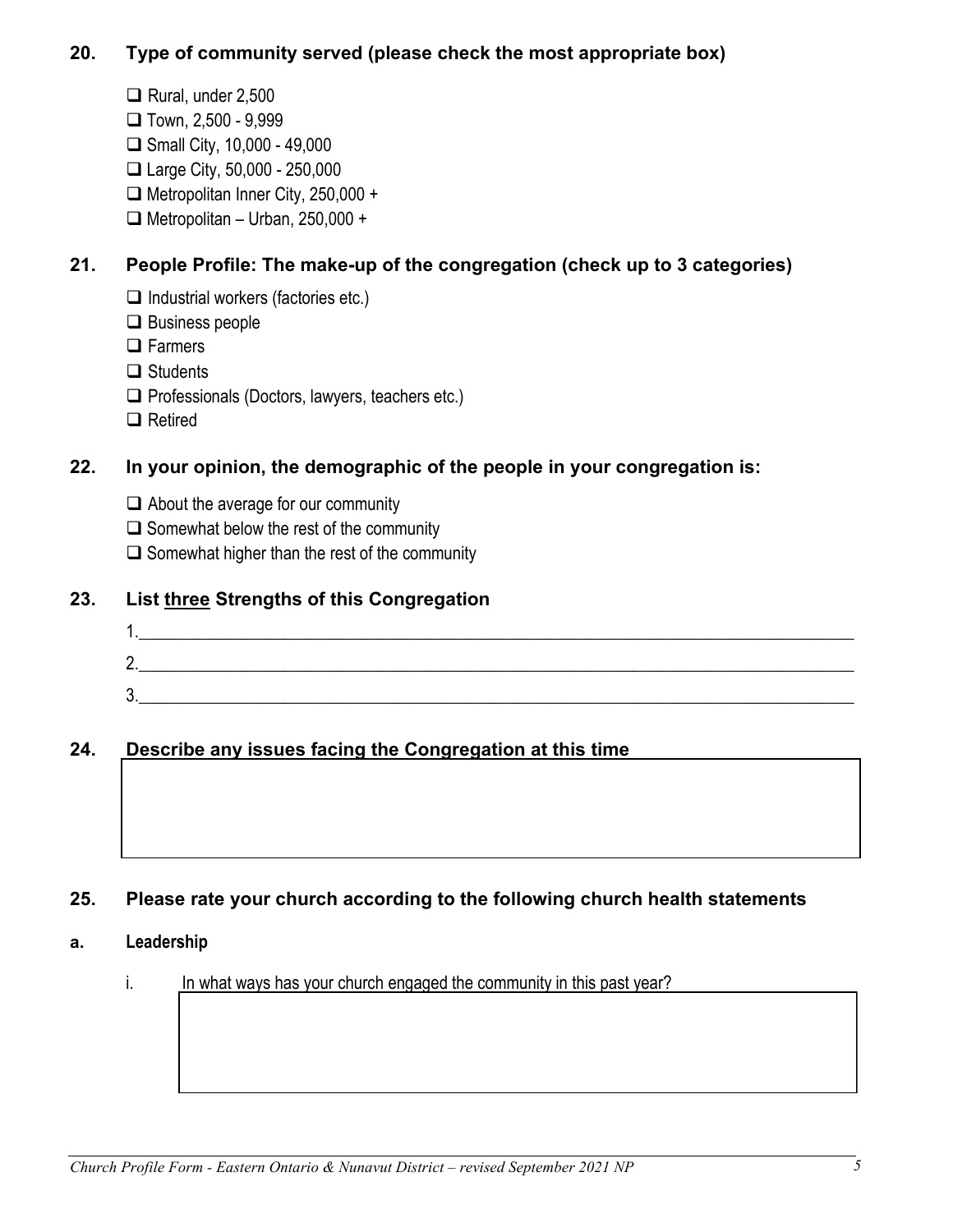What missional vision has been articulated to your church? iii.

In what way are your congregation members being equipped to fulfill the missional vision of your iv. church?

How many people were baptized in water last year? v.

#### **Community Demographics**  $\mathbf{b}$ .

#### What is the demographic makeup of your community? i.

#### **Conflict: History, Quantity and Depth** C.

Is there any particular conflict(s) (present or historic) that may be negatively affecting the church in its i. missional objective(s)?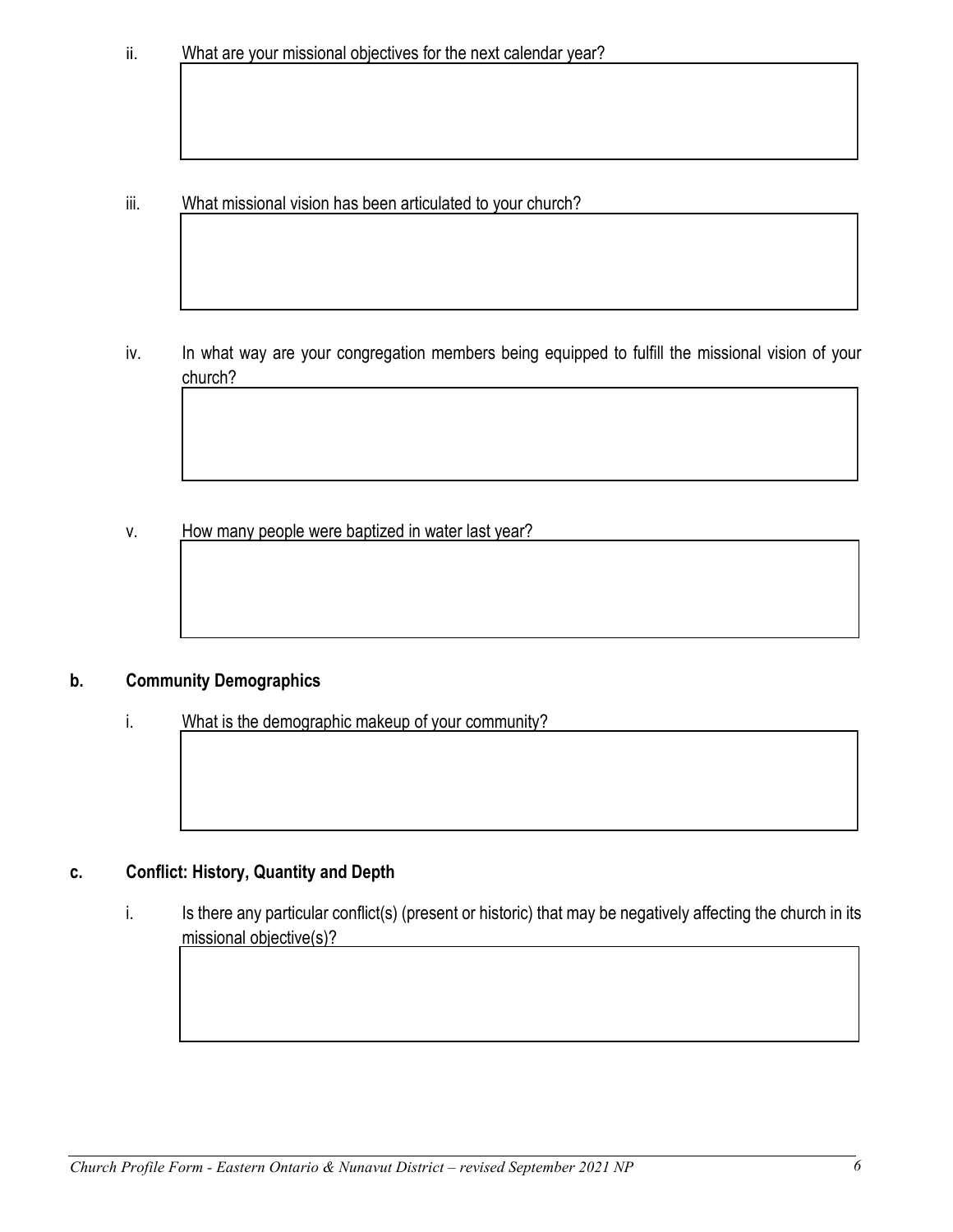#### **Condition of the Facility** d.

What is the condition of your facility and is it an asset or a liability? i.

#### **Financial Viability** е.

Is the church financially viable?

- Is the compensation package for a new Pastor reasonable and fair taking into consideration the i. church's financial capacity and the local economic realities?
- Is the church able to pay its operational bills? ii.

Is the church able to adequately maintain the facility? iii.

Is there a reserve fund on hand to address extraordinary repairs? iv.

#### f. **Health of the Core**

Is there a core group of people who are able to articulate the mission, vision and values of the church? i.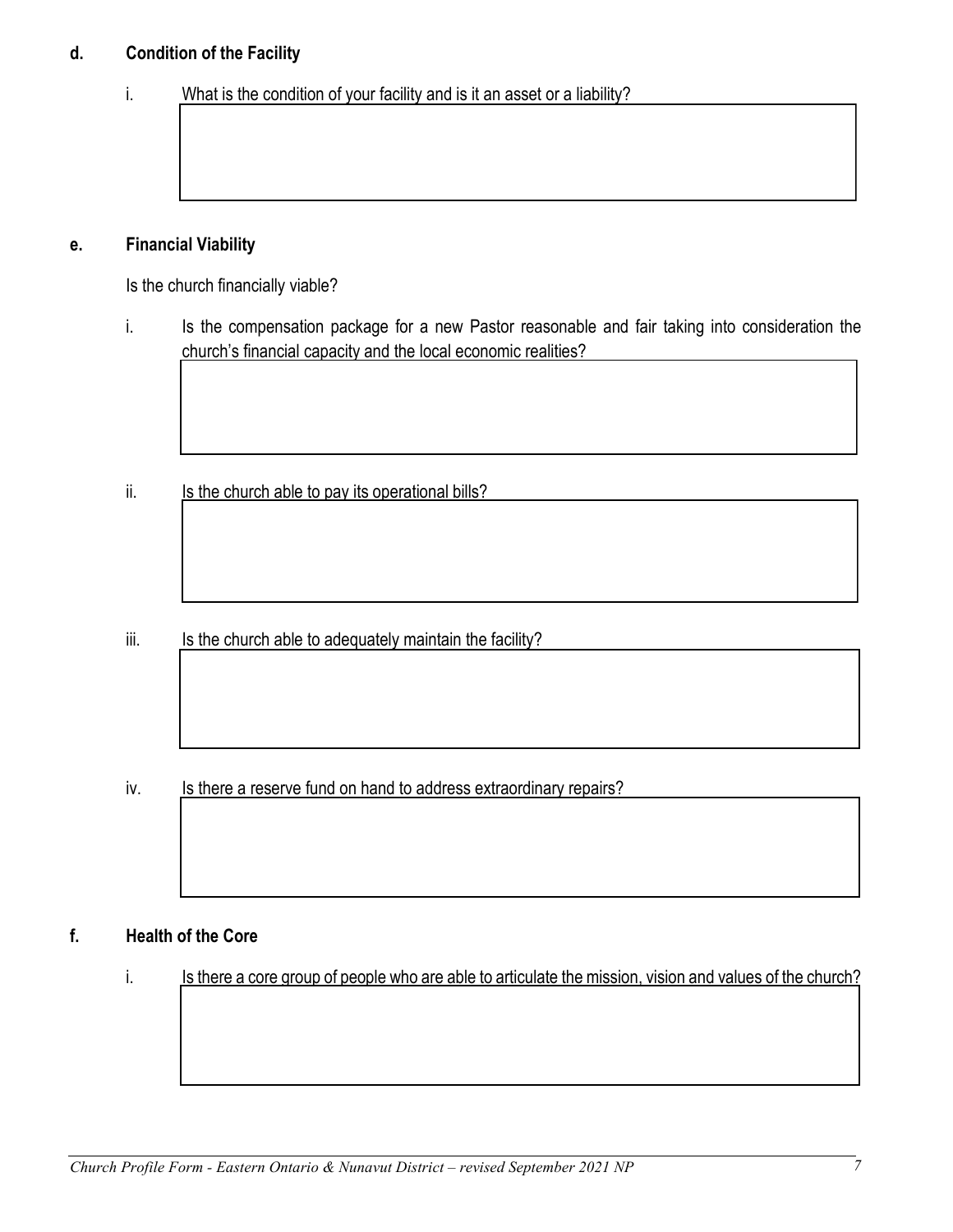### **g. Threat Assessment**

i. Is there anything that could threaten the long-term viability of the church?

### **26. Choose six of the following areas of pastoral emphasis that you consider being of highest priority for the incoming pastor**

- Administration Worship
- 
- 
- 
- □ Youth Ministry □ Small Groups<br>□ Adult Education □ □ Ministry to Far
- 
- $\Box$  Community Action

- $\Box$  Counseling
- □ Children's Work □ Personal Evangelism
	-
	- $\Box$  Ministry to Families
- **□** Preaching **and Community Action Missions Promotion □** Only Discipleship
	-

### **27. Describe the #1 matter that the pastor will have to deal with upon arrival**

**28. Record of last the three Pastors**

Years of Service:

**29. In any given week, how many hours do you think your pastor should devote to study, prayer and meditation in preparation for the services of the church (not including personal devotional time)?**

\_\_\_\_\_\_\_\_\_\_\_\_\_\_\_\_\_\_\_\_\_\_\_\_\_\_\_\_\_\_\_\_\_\_\_\_\_\_\_\_\_ \_\_\_\_\_\_\_\_\_\_\_\_\_\_\_\_\_\_\_\_\_\_

\_\_\_\_\_\_\_\_\_\_\_\_\_\_\_\_\_\_\_\_\_\_\_\_\_\_\_\_\_\_\_\_\_\_\_\_\_\_\_\_\_ \_\_\_\_\_\_\_\_\_\_\_\_\_\_\_\_\_\_\_\_\_\_

\_\_\_\_\_\_\_\_\_\_\_\_\_\_\_\_\_\_\_\_\_\_\_\_\_\_\_\_\_\_\_\_\_\_\_\_\_\_\_\_\_ \_\_\_\_\_\_\_\_\_\_\_\_\_\_\_\_\_\_\_\_\_\_

 $1-5$  6-10 11-15 16-20 Over 20 1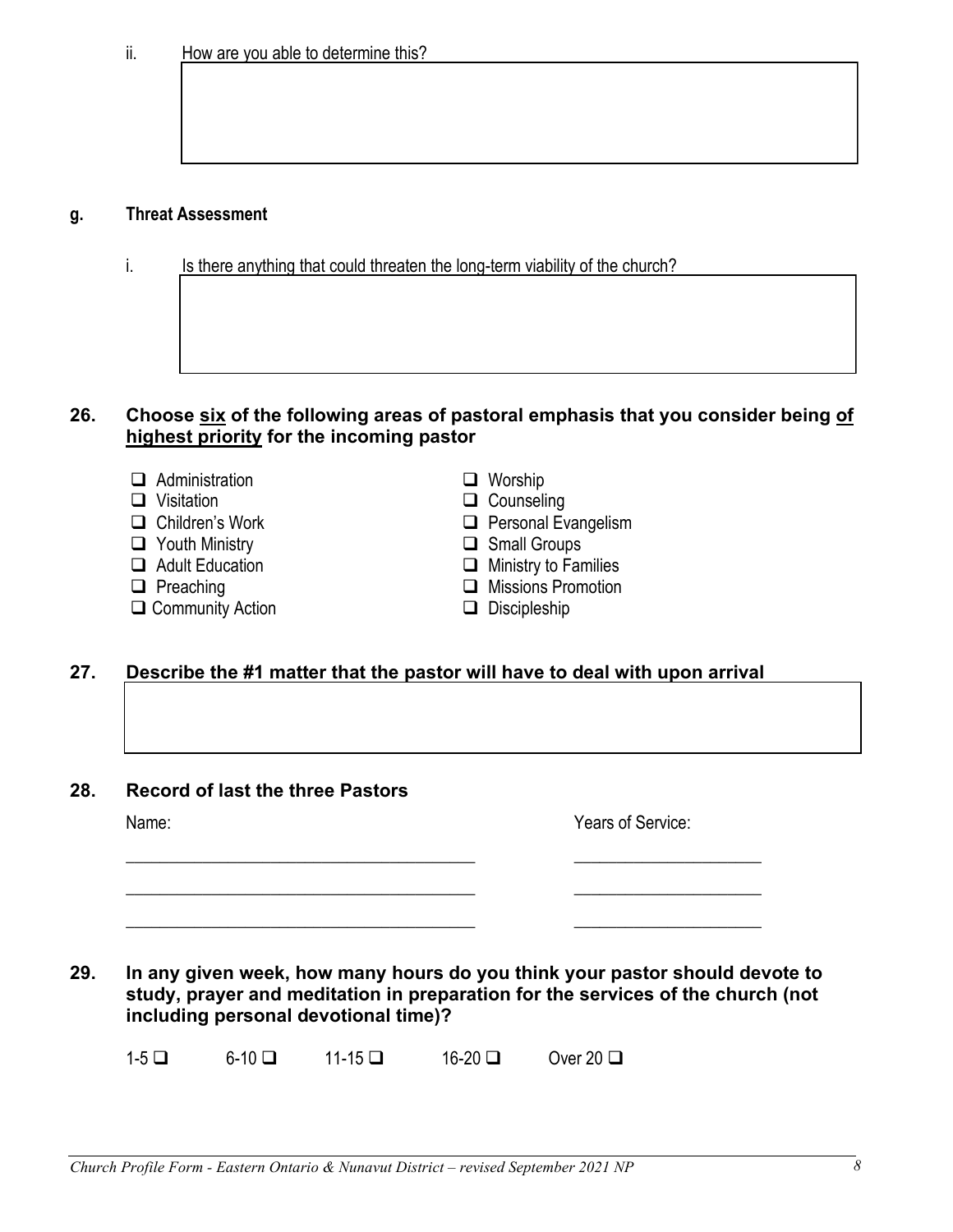### **30. Age preferences for pastor (check as many as you wish to consider)**

Under  $30 \square$   $31-40 \square$   $41-50 \square$   $51-60 \square$   $60+ \square$ 

## **31. Please list any specialized training (education other than Bible College) or abilities/experience required in your incoming pastor (describe briefly).**

**32. When do you hope a new pastor will be in place? Date:** \_\_\_\_\_\_\_\_\_\_\_\_\_\_\_\_\_\_\_\_\_\_\_